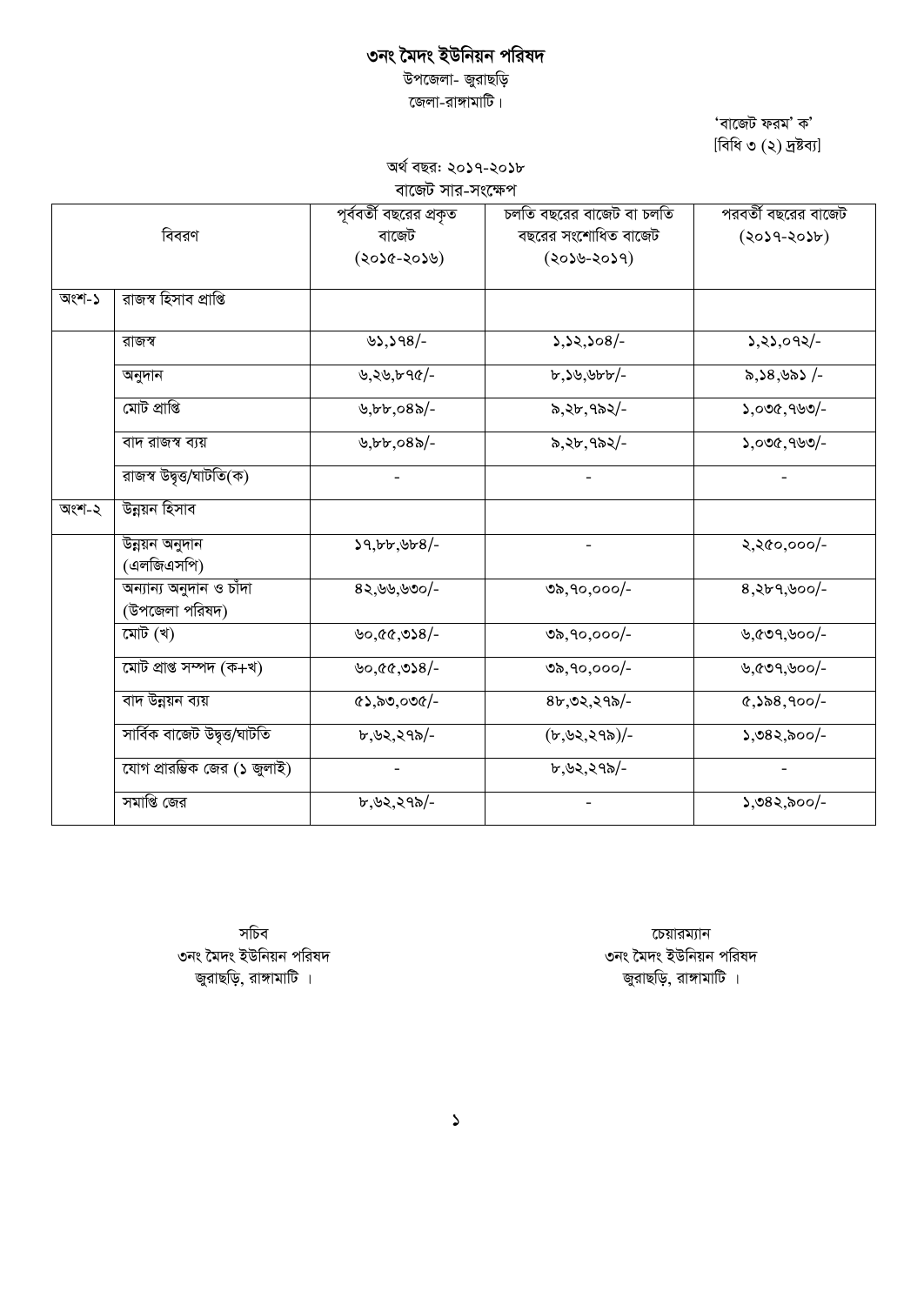#### ৩নং মৈদং ইউনিয়ন পরিষদ *Dc‡Rjv- RyivQwo জে*লা-রাঙ্গামাটি।

### *'ইউ*নিয়ন পরিষদ বাজেট ফরম' খ' *[বিধি-*৩ (২) এবং আইনের চতুর্থ তফসিল দ্রষ্টব্য]

#### *ইউ*নিয়ন পরিষদের বাজেট *A\_© eQi-2017-2018 Ask-1- ivR¯^ wnmve* প্ৰাপ্ত আয়

| প্রাপ্তি বিবরণ          | পূর্ববর্তী বছরের প্রকৃত আয় | চলতি বছরের বাজেট বা সংশোধিত | পরবর্তী বছরের বাজেট |
|-------------------------|-----------------------------|-----------------------------|---------------------|
|                         | (২০১৫-২০১৬)                 | বাজেট (২০১৬-২০১৭)           | $(3059 - 2056)$     |
| $\mathcal{L}$           | ২                           | ৩                           | 8                   |
| জের                     | ৫,৮৩৯/-                     | ৬,৬৩৯/-                     | ৯,৬৩৯/-             |
| কর ও রেট                | ৯,৫৩৫/-                     | $92,800/-$                  | $b$ ০, ৭৬৫/-        |
| ইজারা                   | $\blacksquare$              | $50,650/-$                  | $50,500/-$          |
| যানবাহন (মটরযান ব্যতীত) | $\blacksquare$              | ৩,৯০০/-                     | $8,000$ -           |
| নিবন্ধন কর              | $\blacksquare$              | $\blacksquare$              | $\blacksquare$      |
| লইসেন্স ও পারমিট ফি     | $80,000/-$                  | $52,500/-$                  | $58,992/-$          |
| জন্মনিবন্ধন ফি          | $b$ oo/-                    | $0,000/-$                   | $8,80/$ -           |
|                         |                             |                             |                     |
|                         |                             |                             |                     |
|                         |                             |                             |                     |
|                         |                             |                             |                     |
|                         |                             |                             |                     |
| মোট                     | $3,398/-$                   | $3,32,308/-$                | $5,25,989/$ -       |

সচিব ৩নং মৈদং ইউনিয়ন পরিষদ জুরাছড়ি, রাঙ্গামাটি ।

 $\overline{\text{c}}$ চয়ারম্যান ৩নং মৈদং ইউনিয়ন পরিষদ জুরাছড়ি, রাঙ্গামাটি ।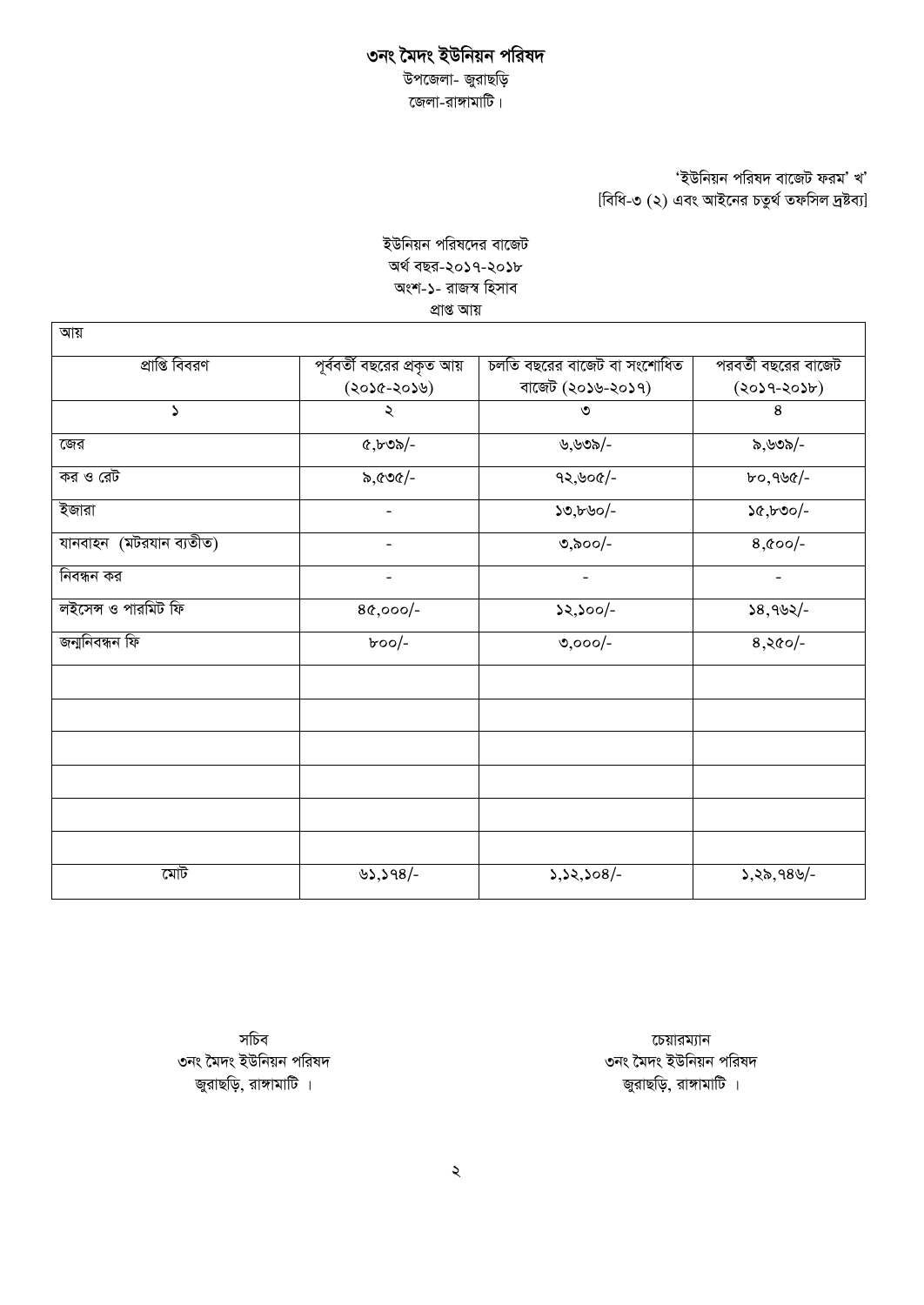### ৩নং মৈদং ইউনিয়ন পরিষদ *Dc‡Rjv- RyivQwo কে*লা-রাঙ্গামাটি।

সংশ **১**-রাজস্ব হিসাব

| ব্যয়                                           |                               |                              |                     |
|-------------------------------------------------|-------------------------------|------------------------------|---------------------|
| ব্যয়ের খাত                                     | পূর্ববর্তী বছরের প্রকৃত ব্যয় | চলতি বছরের বাজেট বা          | পরবর্তী বছরের বাজেট |
|                                                 | (২০১৫-২০১৬)                   | সংশোধিত বাজেট                | $(2029 - 2056)$     |
|                                                 |                               | $(205 - 2059)$               |                     |
|                                                 | ২                             | ৩                            | 8                   |
| ১। সাধারণ সংস্তাপন/প্রাতিষ্ঠানিক                |                               |                              |                     |
| ক. সন্মানী/ভাতা চেয়ারম্যান ও সদস্যবৃন্দ        |                               | ৩৮,৯২৫                       | $80,80/$ -          |
| খ. কর্মকর্তা ও কর্মচারীদের বেতন-ভাতাদি          |                               | ৩৬.৯২৮                       | ৩৮,২৭৪/-            |
| (১) পরিষদ কর্মচারী                              | ৩৯৩১৬/-                       | $\qquad \qquad \blacksquare$ |                     |
| (২) দায়যুক্ত ব্যয় (সরকারী কর্মচারী সম্পর্কিত) |                               | $\blacksquare$               | ÷                   |
| গ. অন্যান্য প্রাতিষ্ঠানিক ব্যয়                 |                               | $\overline{a}$               |                     |
| ঘ. আনুতোষিক তহবিলে স্থানান্তর                   |                               |                              |                     |
| ঙ. যানবাহন মেরামত ও জ্বালানী                    |                               |                              |                     |
| ২। কর আদায়ের জন্য ব্যয়                        |                               |                              | $\cos\theta$        |
| ৩। অন্যান্য ব্যয়                               |                               | ২৬,৬১২/-                     | ৩০,৫৬০/-            |
| ক. টেলিফোন বিল                                  |                               |                              |                     |
| খ. বিদ্যুৎ বিল                                  |                               |                              | ২,১৩০/-             |
| গ. পৌর কর                                       |                               |                              |                     |
| ঘ.স্টেশনারি                                     | ১৩,২১৯/-                      | $\frac{1}{2}$                | 50,550              |
| ঙ. পানির বিল                                    |                               | $\blacksquare$               |                     |
| চ. ভূমি উন্নয়ন কর (হোল্ডিং)                    |                               | $\blacksquare$               |                     |
| ছ. অভ্যন্তরিণ নিরীক্ষা ব্যয়                    |                               | $\equiv$                     |                     |
| জ. মামল খরচ                                     |                               | $\overline{\phantom{a}}$     |                     |
| ঝ. আপ্যায়ন ব্যয়/ব্যাংক চাৰ্জ                  | $\mathcal{L}^{\mathcal{A}}$   | $\overline{a}$               | $696/$ -            |
| ঞ. রক্ষণাবেক্ষণ এবং সেবা প্রদানজনিত ব্যয়       | $2,000/-$                     |                              | ৩,১৫০/-             |
| ট. অন্যান্য পরিশোধযোগ্য কর/বিল                  |                               |                              |                     |
| ঠ. আষাঙ্গিক ব্যয়                               |                               |                              |                     |
| ৪। কর আদায় খরচ (বিভিন্ন রেজিস্টার,ফরম)         |                               |                              |                     |
| ৫। বৃক্ষরোপণ ও রক্ষণাবেক্ষণ                     |                               | $\overline{a}$               | $\blacksquare$      |
| ৬। সামাজিক ও ধৰ্মীয় প্ৰতিষ্ঠানে অনুদান         |                               |                              |                     |
| ক. ইউনিয়ন এলাকার বিভিন্ন প্রতিষ্ঠন/ক্লাবে      | $\blacksquare$                | $\blacksquare$               | $\blacksquare$      |
| ৭। জাতীয় দিবস উদযাপন                           | $\blacksquare$                | $\qquad \qquad \blacksquare$ | $\blacksquare$      |
| ৮। খেলাধুলা ও সংস্কৃতি                          |                               | $\blacksquare$               |                     |
| ৯। জরুরী ত্রাণ                                  |                               |                              |                     |
| ১০। রাজস্ব উদ্বৃত্ত উন্নয়ন হিসাবে স্থানান্তর   |                               |                              |                     |
| মোট ব্যয় (রাজস্ব হিসাব)                        | O(200, 99                     | $5,02,886/-$                 | $5,09,085/-$        |

 $\overline{\text{c}}$ চয়ারম্যান ৩নং মৈদং ইউনিয়ন পরিষদ *জু*রাছড়ি, রাঙ্গামাটি ।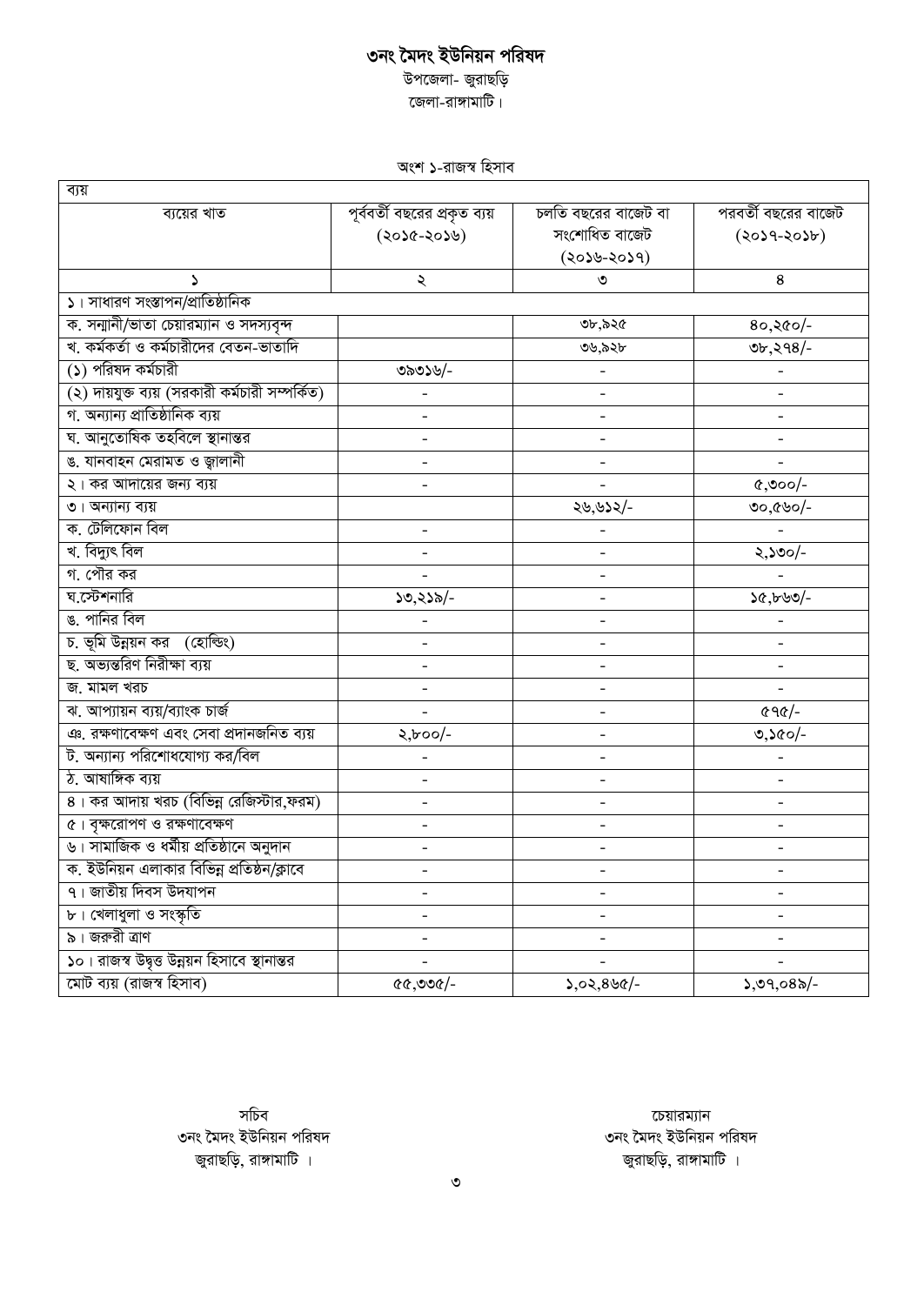#### ৩নং মৈদং ইউনিয়ন পরিষদ *Dc‡Rjv- RyivQwo কে*লা-রাঙ্গামাটি।

অংশ ২- উন্নয়ন হিসাব *cÖvwß*

| আয়                                                               |                                                    |                                                         |                                        |
|-------------------------------------------------------------------|----------------------------------------------------|---------------------------------------------------------|----------------------------------------|
| প্রাপ্তির বিবরণ                                                   | পূর্ববর্তী বছরের প্রকৃত<br>প্ৰাপ্তি<br>(২০১৫-২০১৬) | চলতি বছরের বাজেট বা<br>সংশোধিত বাজেট<br>$(2059 - 2059)$ | পরবর্তী বছরের বাজেট<br>$(2029 - 2056)$ |
| ১। অনুদান (উন্নয়ন)<br>এলজিএসপি                                   | জের- ১, ৭৮৮, ৬৮৪/-                                 | জের- ৮,৬২,২৭৯/-                                         | জের- ২,৬৮৩,২৯৬/-                       |
| ক. উপজেলা পরিষদ                                                   | $8,885,80/$ -                                      | ৩,৯৭০,০০০/-                                             | $8,305,000$ /-                         |
| খ. সরকার                                                          |                                                    |                                                         |                                        |
| গ. অন্যান্য উৎস (যদি থাকে,<br>নির্দিষ্টভাবে উল্লেখ করিতে<br>হইবে) |                                                    |                                                         |                                        |
| ২। স্বেচ্ছা প্রণোদিত চাঁদা                                        |                                                    |                                                         |                                        |
| ৩। রাজস্ব উদ্বত্ত                                                 |                                                    |                                                         |                                        |
| মোট প্ৰাপ্তি (উন্নয়ন হিসাব)                                      | ৬,০৫৫,৩১৪/-                                        | $8,502,295/-$                                           | ৬,৮৫১,৭৯৬/-                            |

সচিব ৩নং মৈদং ইউনিয়ন পরিষদ জুরাছড়ি, রাঙ্গামাটি।

চেয়ারম্যান ৩নং মৈদং ইউনিয়ন পরিষদ জুরাছড়ি, রাঙ্গামাটি।

*4*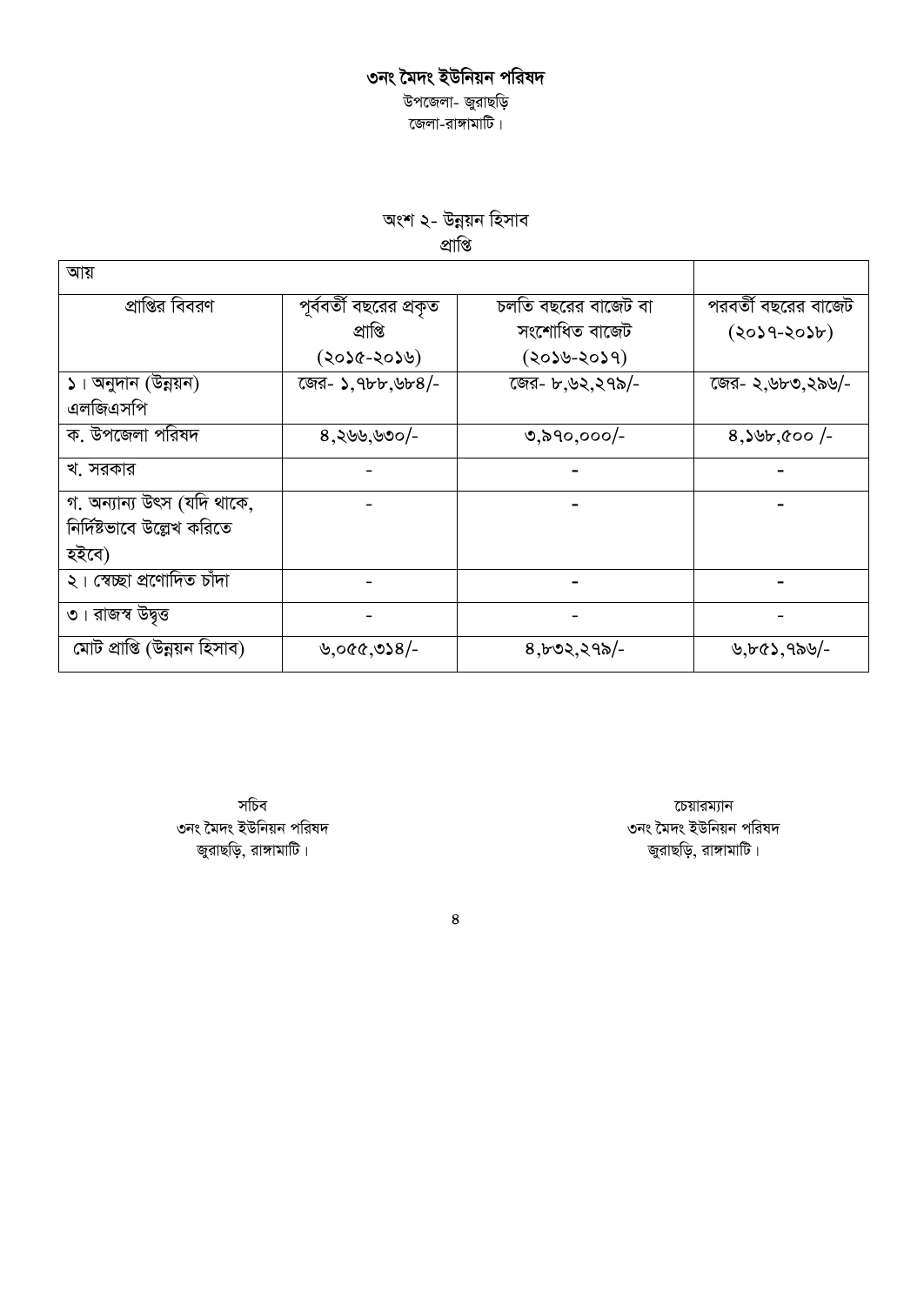## ৩নং মৈদং ইউনিয়ন পরিষদ উপজেলা- জুরাছড়ি

জেলা-রাঙ্গামাটি।

|  | অংশ ২- উন্নয়ন হিসাব ব্যয় |  |
|--|----------------------------|--|
|  |                            |  |

| ব্যয়                                         |                  |                      |                                    |
|-----------------------------------------------|------------------|----------------------|------------------------------------|
| ব্যয় বিবরণ                                   | পূর্ববর্তী বছরের | চলতি বছসরের বাজেট বা | পরবর্তী বছরের বাজেট                |
|                                               | প্ৰকৃত ব্যয়     | সংশোধিত বাজেট        | $(2059 - 2056)$                    |
|                                               | (২০১৫-২০১৬)      | $(205 - 2059)$       |                                    |
| Z.                                            | ২                | ৩                    | 8                                  |
| ১। কৃষি ও সেচ                                 | $8,90,000/-$     | $5,050,000$ -        | $&0,000/-$                         |
| ২। শিল্প ও কুটিরশিল্প                         |                  |                      |                                    |
| ৩। ভৌত অবকাঠামো                               | ২,১৯৩,৭৮৬/-      | $5,689,900/-$        | $2,690,600/-$                      |
| 8। আৰ্থ- সামাজিক                              |                  |                      |                                    |
| অবকাঠামো                                      |                  |                      |                                    |
| $\overline{\alpha}$ । পয়ঃনিস্কাশন এবং বর্জ্য |                  |                      | $\lambda, \lambda, \infty, \infty$ |
| ব্যবস্থাপনা                                   |                  |                      |                                    |
| $\overline{B}$ । বিবিধ (প্রয়োজনে             | ৯,৯৯,৩৮১/-       | $5,858,800$ -        | ২.০০১.৯৮৫/-                        |
| অন্যান্য খাতের এইরূপ ব্যয়                    |                  |                      |                                    |
| উল্লেখ করিতে হইবে)                            |                  |                      |                                    |
| সোলার প্যানেল                                 |                  |                      |                                    |
| $9.1$ সেবা                                    |                  |                      |                                    |
| ৮।শিক্ষা                                      | 5,500,555        | $8,0,000/-$          | ৯৫,০০০/-                           |
| ৯। স্বাস্থ্য/পানি সরবরাহ                      | $90,000/-$       | $5,88,89$ -          | $3,90,000/-$                       |
| ১০। দারিদ্র হ্রাসকরণ ঃ                        |                  |                      |                                    |
| সামাজিক নিরাপত্তা ও                           |                  |                      |                                    |
| প্ৰাতিষ্ঠানিক সহায়তা                         |                  |                      |                                    |
| ১১। পল্লী উন্নয়ন ও সমবায়                    |                  |                      |                                    |
| অন্যান্য                                      |                  |                      |                                    |
| ১২। মহিলা, যুব ও শিশু                         | $0,00,000/-$     |                      |                                    |
| উন্নয়ন                                       |                  |                      |                                    |
| ১৩। দুর্যোগ ব্যবস্থা ও ত্রাণ                  |                  |                      |                                    |
| $58$ । সমাপ্তি জের                            | ৮,৬২,২৭৯/-       |                      | $8,90,900$ -                       |
| মোট ব্যয় (উন্নয়ন হিসাব)                     | $-3860,008/$     | $8,602,295/-$        | ৬,৩০৮,৬৬৫/-                        |

সচিব ৩নং মৈদং ইউনিয়ন পরিষদ জুরাছড়ি, রাঙ্গামাটি।

চেয়ারম্যান ৩নং মৈদং ইউনিয়ন পরিষদ জুরাছড়ি, রাঙ্গামাটি।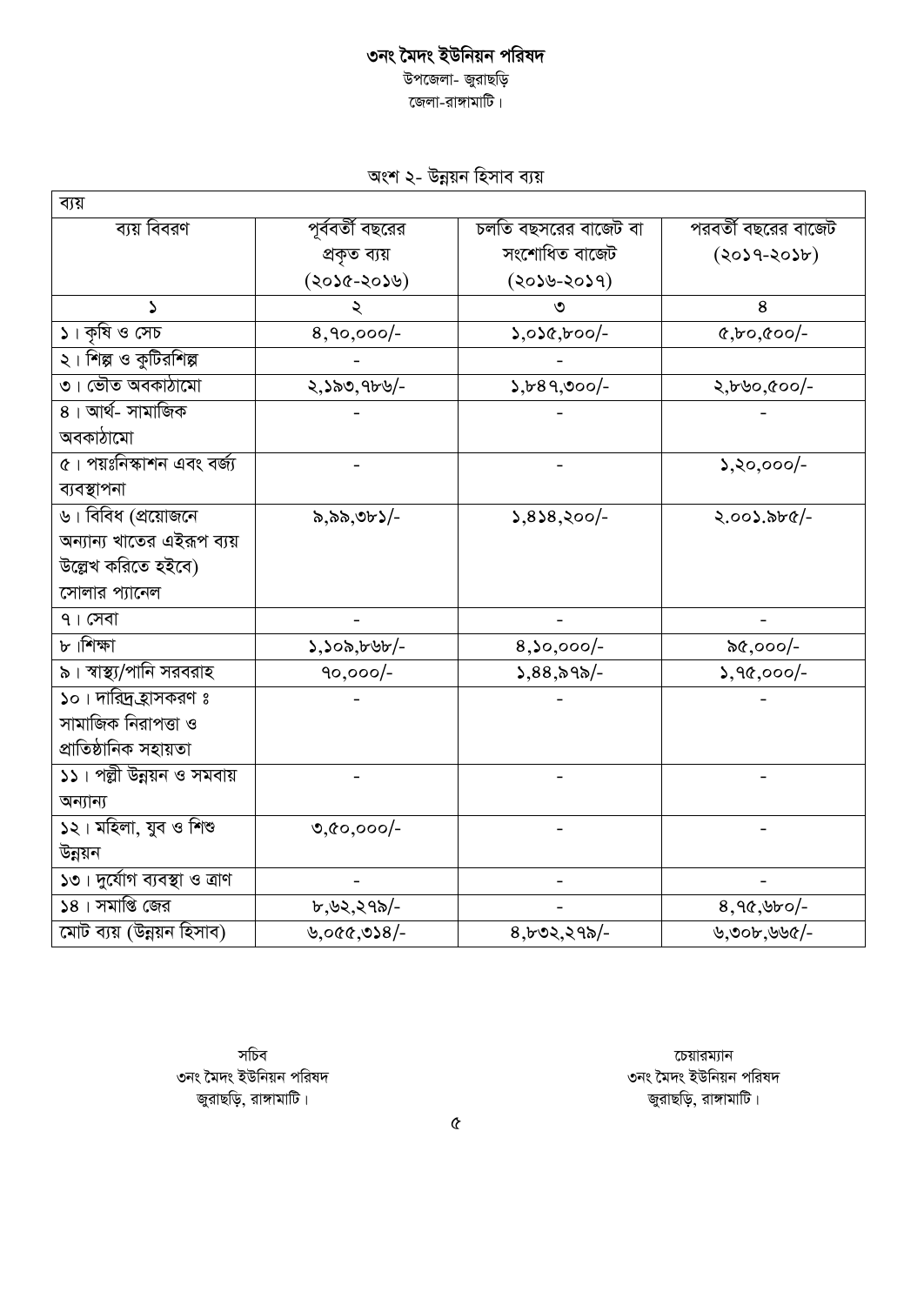## ৩নং মৈদং ইউনিয়ন পরিষদ *Dc‡Rjv- RyivQwo দ্জে*লা-রাঙ্গামাটি।

*Ôev‡RU dig MÕ* [বিধি-৫ (১) (ক) দ্ৰষ্টব্য]

# *BDwbqb cwil` Kg©KZ©v I Kg©Pvix‡`i weeiYx*

| অৰ্থ বছর-২০১৭-২০১৮ |        |            |               |          |        |        |             |               |               |               |
|--------------------|--------|------------|---------------|----------|--------|--------|-------------|---------------|---------------|---------------|
| বিভাগ/শাখা         | ক্ৰমিক |            | পদের          |          | মহাৰ্ঘ | পদেয়  | অন্যান্য    | মাসিক গড়     | বাৎসরিক       |               |
|                    | নং     | পদের নাম   | সংখ্যা        | বেতনক্ৰম | ভাতা   | ভবিষ্য | ভাতাদি      | অর্থের        | প্ৰাক্কলিত    | মন্তব্য       |
|                    |        |            |               |          | (যদি   | তহবিল  |             | পরিমাণ        | অর্থের পরিমাণ |               |
|                    |        |            |               |          | থাকে)  |        |             |               |               |               |
| ۵                  | ২      | ৩          | 8             | Q        | ৬      | ٩      | $\mathbf b$ | ৯             | ১০            | $\mathcal{L}$ |
|                    | د      | ইউপি সচিব  | $\circ$       | ১২তম     |        |        | $88,828$ /- | $08, b92/-$   | $8,99,966$ -  |               |
|                    |        |            |               | ২০,৪২০/- |        |        |             |               |               |               |
|                    | ২      | হিসাব      |               |          |        |        |             |               |               |               |
| ইউনিয়ন            |        | সহকারী     |               |          |        |        |             |               |               |               |
| পরিষদ              |        | কাম        |               |          |        |        |             |               |               |               |
|                    |        | কম্পিউটার  |               |          |        |        |             |               |               |               |
|                    |        | অপারেটর    |               |          |        |        |             |               |               |               |
|                    | ৩      | দফাদার     | ०১            | ২০তম     |        |        | $3900/-$    | $3900/-$      | ২২১০০/-       |               |
|                    | 8      | মহাল্লাদার | ০৯            | ২০তম     |        |        | ১৫০০/-      | $\delta$ 00/- | $5,90,00/$ -  |               |
|                    | মোট    |            | $\mathcal{L}$ |          |        |        | $8b,328/-$  | ৩৮,০৭২/-      | ৬,৬০,৯৮৮/-    |               |

সচিব ৩নং মৈদং ইউনিয়ন পরিষদ জুরাছড়ি, রাঙ্গামাটি ।

চেয়ারম্যান ৩নং মৈদং ইউনিয়ন পরিষদ জুরাছড়ি, রাঙ্গামাটি ।

*6*